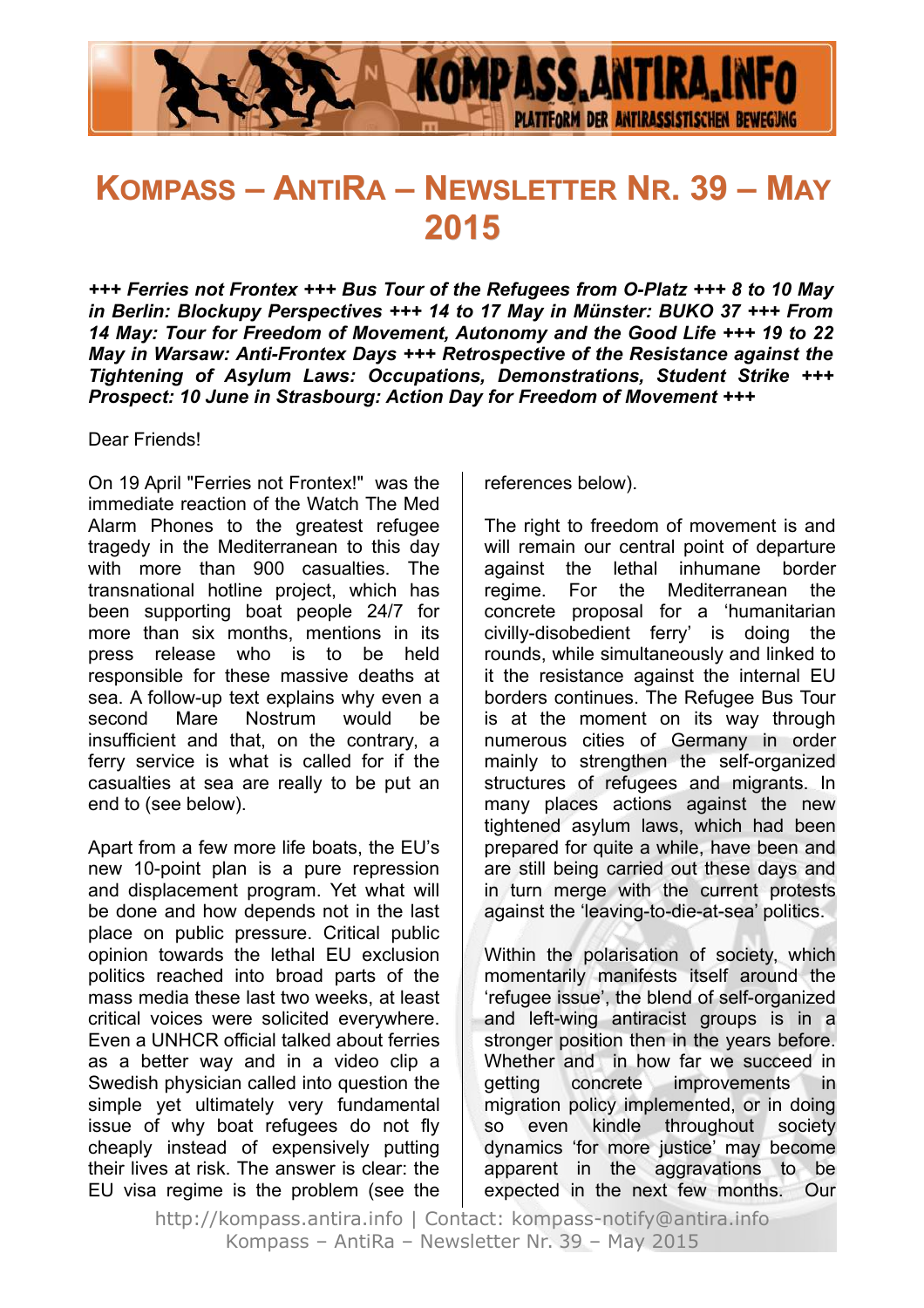

chances have been worse, times seldom  $\parallel$  were so open ...

In this sense and in solidarity, The Kompass Crew

Kontakt: [kompass-notify@antira.inf](mailto:kompass-notify@antira.info)o

## **SITUATION IN THE MEDITERRANEAN AND WATCH THE MED ALARM PHONE:**



On 12 April approximately 5,000 people in a day took to boats in Libya heading for Italy. The Alarm Phone was only in contact with nine boats. On 3 and 4 May another 7,000 boat

refugees started off again across the sea. These record figures express two things: desperation and determination, and are confronted with a lethal EU border and deterrence system. The rescue capacities were systematically reduced last year. 'How the EU kills refugees' is the heading Heribert Prantl consistently gave to his commentary in the Süddeutsche Zeitung, after the first 400 people had drowned. Shortly after that a further 900 boat people died. As mentioned in the introduction, the Alarm Phone published a press release on 19 April, to point out those who are responsible:

[http://ffm-online.org/2015/04/20/alarm-phone-press-release-the-eu-kills-refugees-ferries](http://ffm-online.org/2015/04/20/alarm-phone-press-release-the-eu-kills-refugees-ferries-not-frontex/)[not-frontex/](http://ffm-online.org/2015/04/20/alarm-phone-press-release-the-eu-kills-refugees-ferries-not-frontex/)

And shortly after that a more elaborate text which underpins the demand for ferries: <http://afrique-europe-interact.net/1338-0-Fhren-statt-Frontex.html>

The interview with a UNHCR official shows that this is no fabrication of a few antiracist activists:

[http://ffm-online.org/2015/04/22/un-crepeau-faehren-fuer-1-mio-fluechtlinge-in](http://ffm-online.org/2015/04/22/un-crepeau-faehren-fuer-1-mio-fluechtlinge-in-industrielaender/)[industrielaender/](http://ffm-online.org/2015/04/22/un-crepeau-faehren-fuer-1-mio-fluechtlinge-in-industrielaender/)

Finally we wish to make reference to the (English spoken) video clip, which goes even further with the simple question of why boat people do not travel by plane:



<https://www.facebook.com/gapminder.org/>[vid](https://www.facebook.com/gapminder.org/videos/986547564713535/) [eos/986547564713535/](https://www.facebook.com/gapminder.org/videos/986547564713535/)

> Finally we refer to the call for donations of the Alarm Phone:

[http://afrique-europe-interact.net/1341-0-](http://afrique-europe-interact.net/1341-0-Spenden.html) [Spenden.html](http://afrique-europe-interact.net/1341-0-Spenden.html)

Within this subject of Mediterranean we want to mention two further mobilizations: first the spontanous demonstration on 20 April in Bremen with 1000 people, look at [http://afrique-europe-interact.net/1313-0-](http://afrique-europe-interact.net/1313-0-Faehren-statt-Frontex.html)

http://kompass.antira.info | Contact: kompass-notify@antira.info Kompass – AntiRa – Newsletter Nr. 39 – May 2015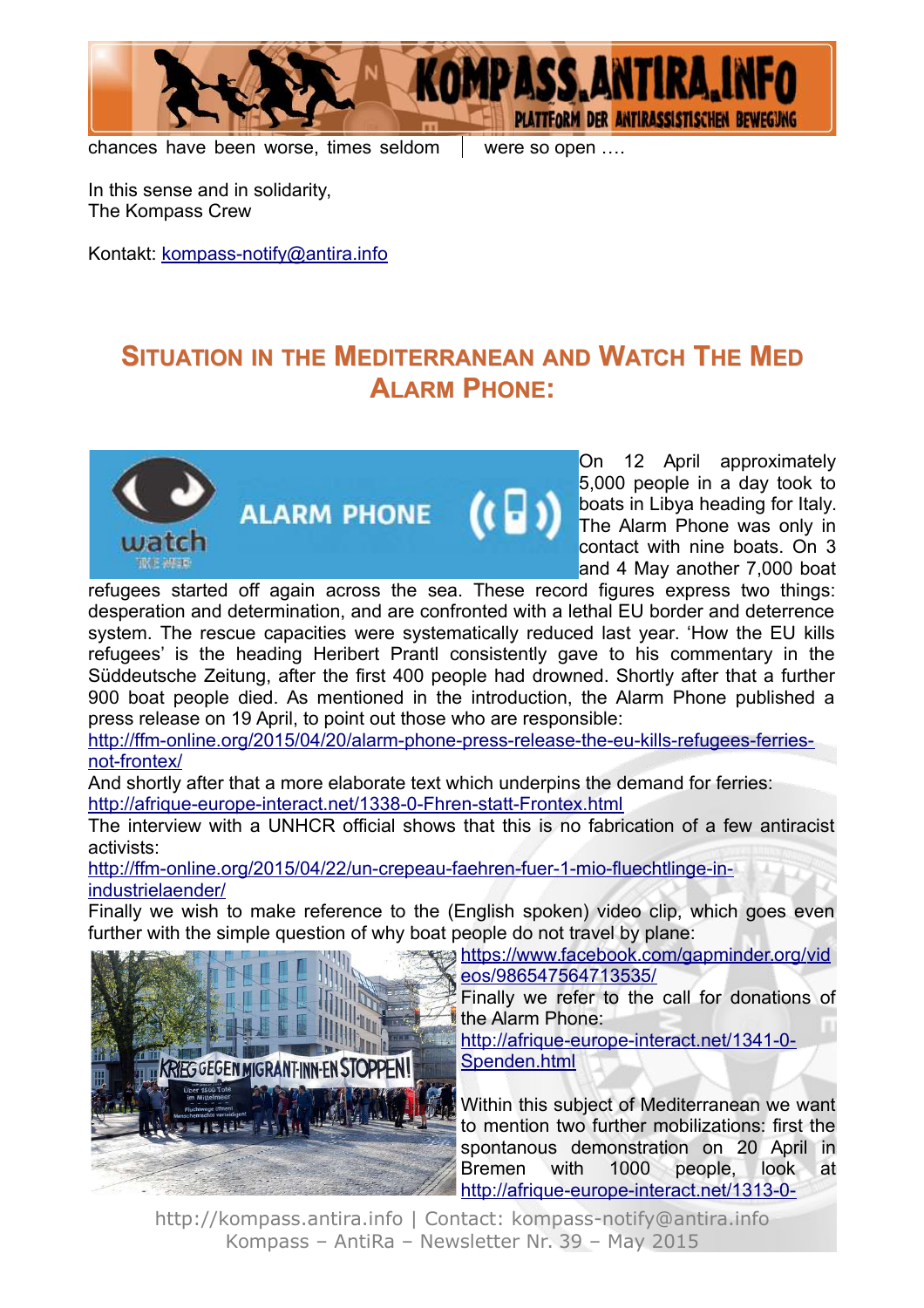

[Faehren-statt-Frontex.html.](http://afrique-europe-interact.net/1313-0-Faehren-statt-Frontex.html)

The second one is a successful disturbance in Berlin: "Today (22nd of April) Klaus Rösler, Frontex Head of Operations, presented in a public event in Berlin the work of Frontex in an advertising way  $-$  just 4 days after the awful boat catastrophe in the Central Mediterranean with more than 800 dead people. For this disaster Frontex is partly responsible. At the beginning of the event Rösler had been welcomed by protestors. Some paint bombs were used for this purpose. Pictures of the action you can find among other websites at the



one of Afrique-Europe-Interact as well as at Umbruch picture archive (Umbruch Bildarchiv):

<http://afrique-europe-interact.net/1315-0-Protest-gegen-Rsler-22042015.html>

<http://www.umbruch-bildarchiv.de/bildarchiv/ereignis/220415frontex.html>

## **DATES IN MAY 2015:**

## **Since the end of April until 13 May: Refugee Bustour from Oplatz Berlin**

Refugee activists and supporters from Berlin (protest from Oranienplatz, occupied Ohlauer school) organzise a bustour through Germany. The situation of refugees in Europe and Germany is getting worse daily because of criminalization and isolation. Within the bustour refugee camps and selforganized refugeeprotests in different cities shall be visited and the possibility of exchange created. Together we want to find and share solutions and political strategies.

Recent dates: 05.05. - 06.05. Saxony?, 07.05. Leipzig, 08.05. Krumpa, 09.05. Halle, 10.05. Göttingen, 11.05. Magdeburg, 12.05. Potsdam, 13.05. Berlin

For more information and donations:

<http://oplatz.net/category/bus-tour-2015>

### **9th and 10th of May in Berlin: Blockupy activists meeting**

Go a new step!

At Mehringhof in Kreuzberg 61, Gneisenaustr. 2A.

On Saturday, 9th of May 2015, starting 7pm and Sunday, 10th of May, starting 10am to 5pm

Evalution debate about the 18th of March & the perspectives of Blockupy with the help of the following and other questions:

How do we translate the international dynamic into concrete steps of blockupy?

Which left wing movements and actors do we invite to plan further mobilizations together ? Which blockupy projects and forms of action we can find at the moment in the wide, anti-

http://kompass.antira.info | Contact: kompass-notify@antira.info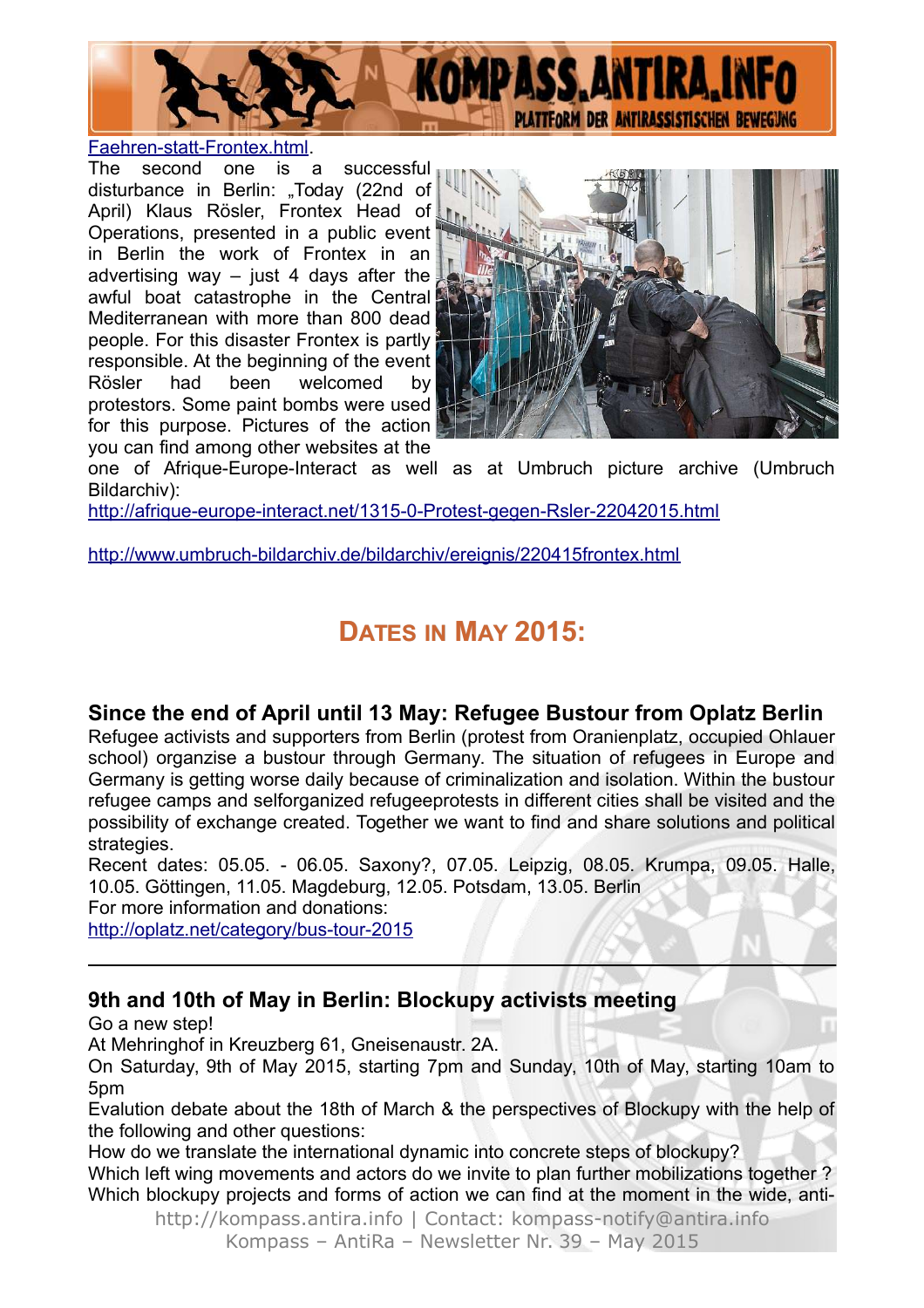

racist and solidary resistance against the policy of crisis? Who takes responsibility to put in action?

### **From May 14th to 17th in Münster: BUKO 37**



Stop. Future unwritten. transnational solidary. A preview to the programm you can find at the congress homepage: <http://www.buko.info/buko-kongresse/buko-37/programm/vorschau/> **Next to a lot of international guests the following will be there: different**<br>**BUKO 14. - 17.** selforganized refugee-netwerks. Afrique-Europe-Interact and the 14. 17 selforganized refugee-netwerks, Afrique-Europe-Interact and the MAI International Coalition of Sans Papiers, Migrants and Refugees Sans Papiers, Migrants and Refugees 2015 (CISPM). All this in an extensive programm concerning antiracism.

## **From 14th May to 6th June from Münster to Garmisch Partenkirchen**

Tour for freedom of movement, autonomy and good life

BUKO in Münster, two weeks later the G-7 in castle Elmau (Schloss Elmau) in Bavaria. What could be more logical to connect these events? With the inspiration of the congress in Münster we will start an international supported mobilization tour. On the way to the Anti-G7-protest action we will stop in different german cities. Flight and migration became central subjects of the tour.

#### <http://dietour.blogsport.de/>

Updated Route:

<http://dietour.blogsport.de/route-der-tour/>

## **May 19th to 22th in Warsaw: Days against Frontex**



**FRUITTEX UNITE OVER** Already for many years there are Days against Frontex in Warsaw. It's time for a new revival and that we together raise our voices. That is why we invite you (migrants and supporter **p** groups) to the days against Frontex. They will take place on may 19th til 22th in Warsaw. There will be meetings, screenings, demonstrations, and the festival "Activists Days  $\bullet$  Off".

**More information: [http://migracja.noblogs.org](http://migracja.noblogs.org/)** 

contact: [antyfrontex@riseup.net](mailto:antyfrontex@riseup.net)

We invite all groups to participate actively in the organization of this event. We are a small Warsaw collective and together with you we want to work on the deconstruction of our privileges and on abrogating the imposed borders. While migrants in Europe unify in resistance we cannot remain without action. Together against the state fascim – in the name of a real and practical transnational solidarity. Come to Warsaw on may 19 – 22th! Let´s create a strong front against Frontex!

**REVIEW ON THE RESISTANCE AGAINST THE TIGHTENING OF THE**

http://kompass.antira.info | Contact: kompass-notify@antira.info Kompass – AntiRa – Newsletter Nr. 39 – May 2015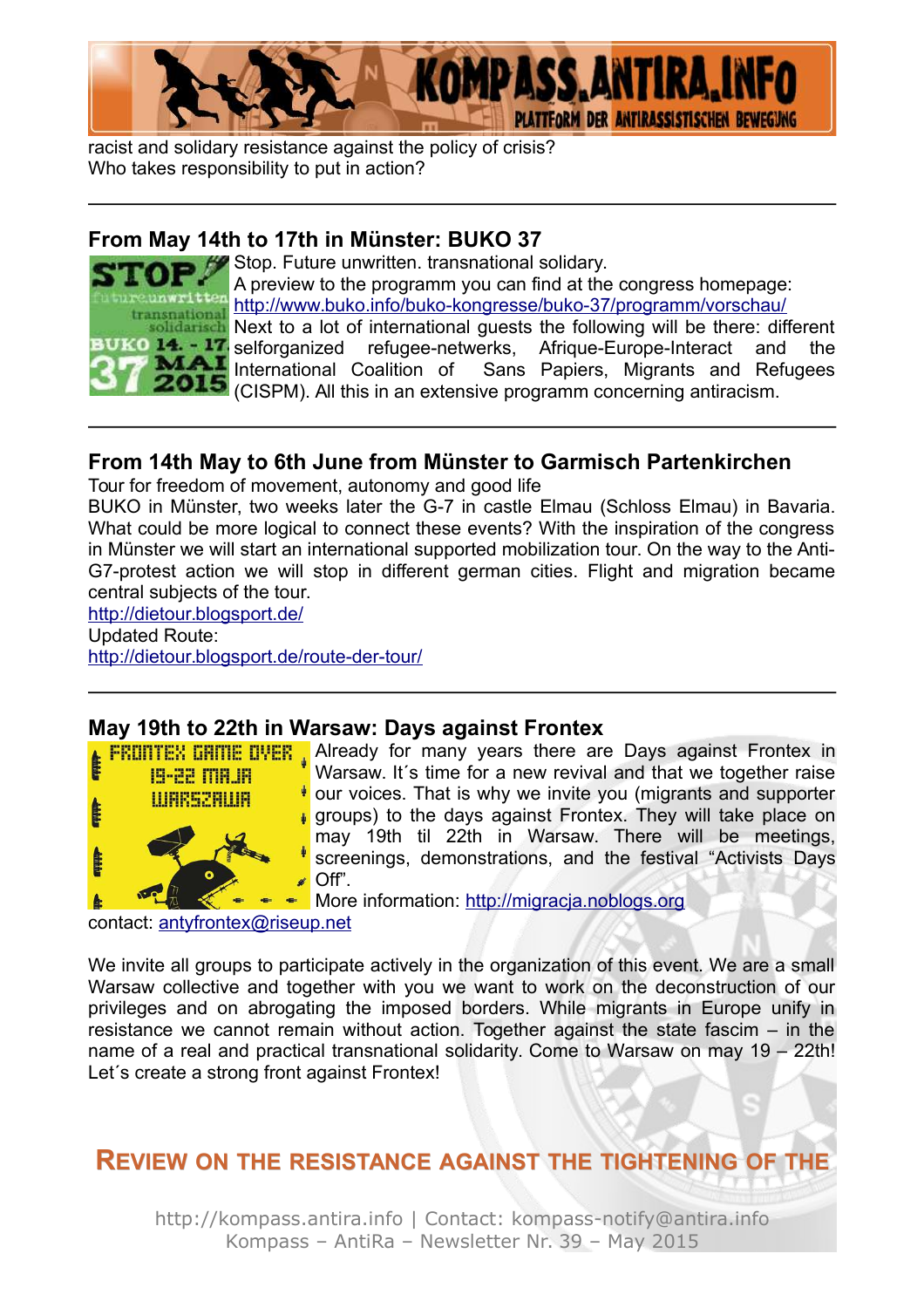

## **ASYLUM LAW:**

#### Check<http://migrationsgesetze.info/>

The nationwide action week against the tightening of the asylum law started on april 10<sup>th</sup> with the squatting and blocking of SPD´s head offices in Berlin, Göttingen and Magdeburg, look

<http://www.asylrechtsverschaerfung-stoppen.de/?paged=2>

Further actions amongst them demonstrations in Hannover and Munich followed. Unfortunately the press´ feedback was rather reserved, although there was set a mark against the federal government´s misanthropic refugee politics. Hopefully there will be more actions until the final ratification of the repressive law of the right to stay/termination of residence on may 8th: Stop asylum law!



**April 16th - Demonstration in Munich:** About 250 people marched from Odeonsplatz to the bavarian state chancellery and kept on moving to the head office of SPD to protest against the ratification of the law of redefinition of the right to stay and termination of residence.

[http://reflektierter-bengel.de/demonstration-am-16-04-15](http://reflektierter-bengel.de/demonstration-am-16-04-15-asylrechtsverschaerfungen-stoppen/) [asylrechtsverschaerfungen-stoppen/](http://reflektierter-bengel.de/demonstration-am-16-04-15-asylrechtsverschaerfungen-stoppen/)

**April 17th - Demonstration in Hannover:** About 400 people protest one day later against the tightening of the asylum law. Report:<http://asylistmenschenrecht.de/#!presse/cito>

April 18<sup>th</sup> Manifestation and concert in Berlin: On saturday thousands of people set a statement against the tightening of the asylum law at "Beats gegen Rassismus" together with artists like Irie Révoltés, Antinational Embassy and others.

**April 24th in Berlin and Frankfurt: Strike demonstrations by schools** In Berlin gathered about 3000 pupils, students, left wing autonomous people and refugees to protest against the racist asylum policy of the federal



government. In the course of the demonstration the mass of people grew up to 5000-6000 people. The motto was "Our friends will stay here". After an impressive demonstration there was a sit-in on Pariser Platz in front of the EU commission. Little vessels out of paper were *Berlin, 24.4.2015*

http://kompass.antira.info | Contact: kompass-notify@antira.info Kompass – AntiRa – Newsletter Nr. 39 – May 2015 *Frankfurt, 24.4.2015*